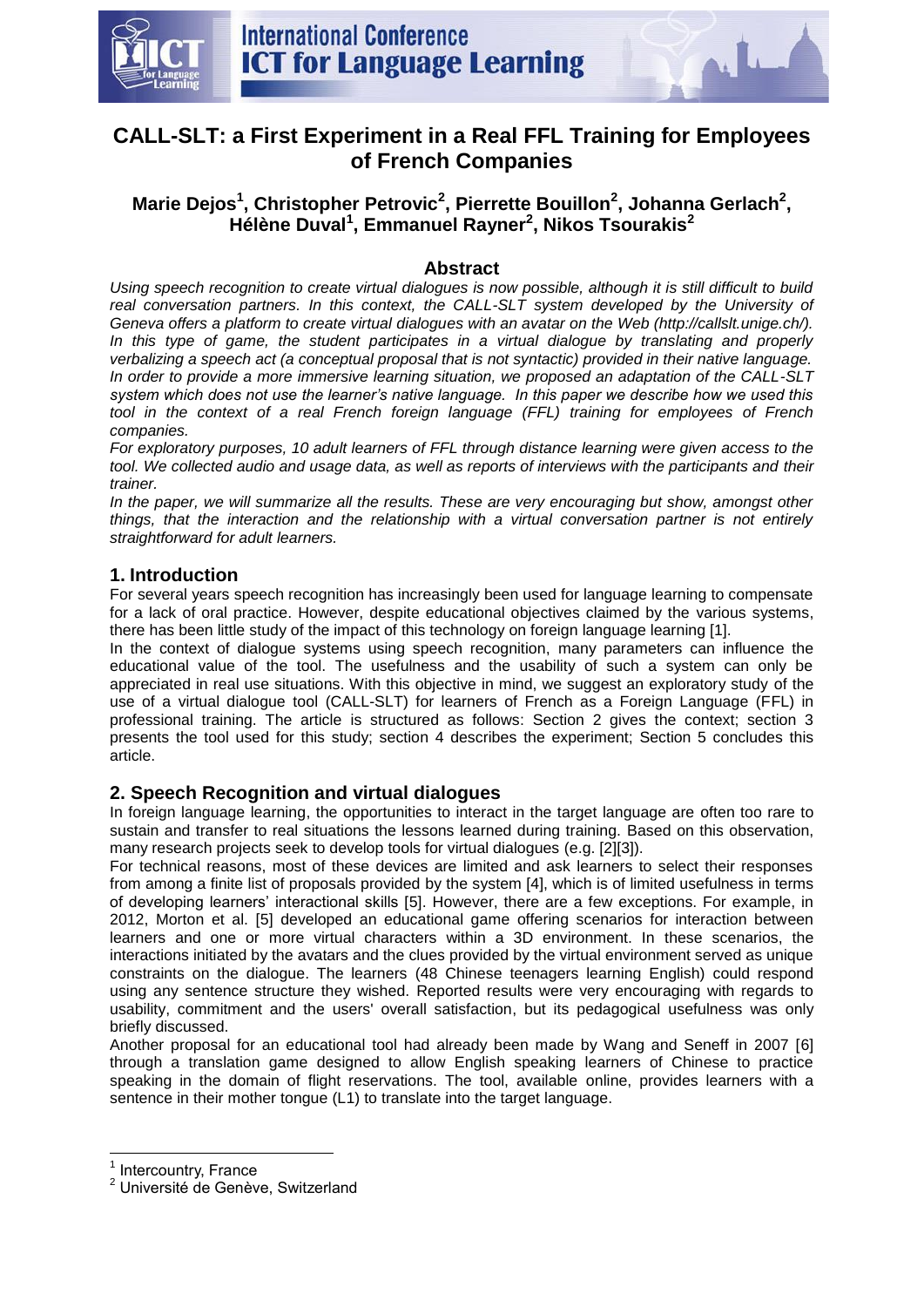

Responses could be formulated freely and were accepted if they had the same meaning as the original and were grammatically correct. Otherwise, the tool asked the learner to rephrase the response. Following a similar approach, the TIM/ISSCO department of the University of Geneva has, since 2009, been developing the CALL-SLT project which incorporates the principle of Wang & Seneff's translation game [6] in a multilingual modernised version.

## **3. CALL-SLT**

CALL-SLT is a computer aided language learning (CALL) tool using grammar based speech recognition, available on the internet. It enables a wide variety of exercises, including translation games like Wang and Seneff's and dialogues [1]. In this last case, the user interacts with a 3D avatar. Response cues are provided in the learner's mother tongue in the form of glosses to be translated into the dialogue's target language.

To check if the learner's response is correct the system first runs speech recognition, and then compares the recognized sentence to a list of correct sentences provided in the course resources. Feedback given to the learner is an integral part of the dialogue.

Several studies on medium and large scales have already shown the tool's usefulness and usability in controlled environments with children [7] and students, with very encouraging results (e.g. [8][1]). However, the software has never been tested with adults. Furthermore, each of these studies used a pair of languages (e.g. English/French), forcing the learner to go through his mother tongue to conduct the dialogue. In this study we wanted to test a more immersive approach which does not require translation. To this end, we have created a monolingual version of CALL-SLT for FFL. Below we present this version of the software and the results of an experiment with adult learners in a real professional training situation.

### **4. Experiment**

Ten volunteers (A2 level) were recruited among learners following a professional language training from the French company Intercountry. They received an email explaining the procedure and how to use the tool. They used CALL-SLT (from home or their workplace) as many times as they wanted and whenever they wanted during the 10 weeks the platform was at their disposal.

For this experiment, the learner interacted with the restaurant's waiter to order a meal and ask for payment. The system interface used for the experiment is presented in figure (1).



Figure 1: CALL-SLT interface

When they had finished, a trainer contacted them individually to interview them. All records were then assessed by a native speaker.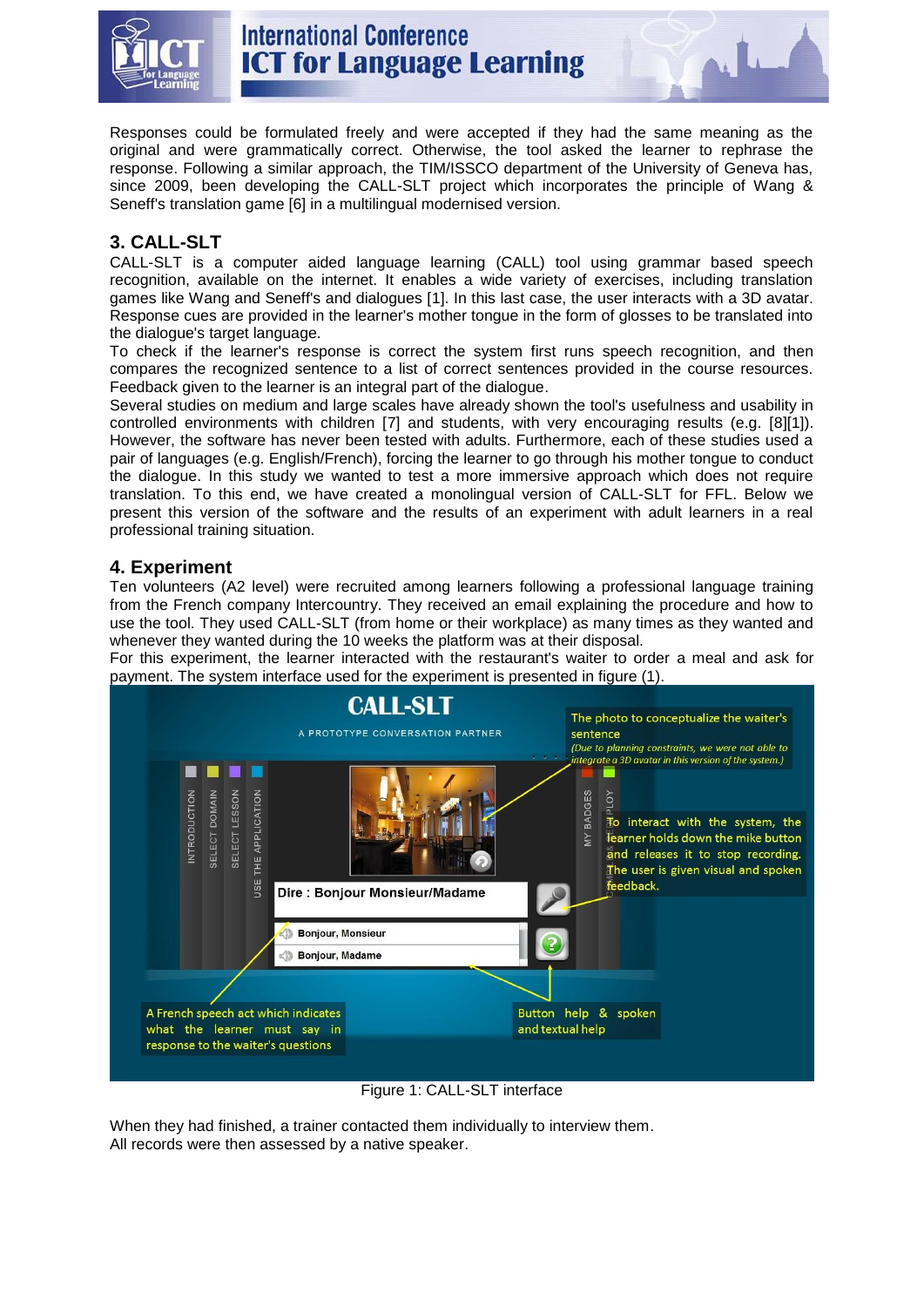

As advocated by Tricot et al. [9], we evaluated our learning dedicated IT environment according to the three following aspects: usefulness, usability and acceptability.

#### **Usefulness**

It could be expected that CALL-SLT plays a positive role in pronunciation, syntactic and lexical skills and confidence to speak in French.

Pronunciation: The detailed analysis of the learner's records highlights that after a first unsuccessful attempt, learners try to modify their pronunciation to be understood by the system. For example, Anglophones tend to isosyllabic accentuation of words that they assume to be the origin of negative feedback. Although this effort does not always lead to recognition by the system, which does not analyse the surprasegmental characteristics, it seems to help in acquiring a prosody closest to that of native speakers.

There are also cases of auto correction of pronunciation of phonemes, leading to very clear improvements.

In the questionnaire, 86% of participants said that the tool contributed to improvement in their pronunciation.

Syntactic and lexical skills: Just as for pronunciation, learners modified their sentence structures following negative feedback by experimenting more complex formulations than those they used at first. In more than 50% of cases, using the help enabled users to move from a rejected sentence to a valid sentence by correcting structure and pronunciation.

86% of participants indicate that the system has enabled them to learn new sentence structures.

Several learners noted that it would be very useful to have qualitative feedback help to identify the cause of negative feedback.

Confidence: 43% of the learners spontaneously indicated that it was easier for them to talk to a computer than to a human and that CALL-SLT was a good training tool to increase confidence in their ability to communicate.

However some learners were very discouraged and questioned their abilities to communicate because of a large number of rejected sentences.

#### **Usability**

The test was carried out in a real training environment, the researchers were not present during the experiment. Despite this, none of the participants encountered any difficulties using the tool and all reported a great ease of use although the interface was entirely in French.

It should be noted however that the help was not used very often. Finally, for two learners bad sound quality was in part responsible for rejection and altered the user's overall experience.

#### **Acceptability**

All of the learners said that they were satisfied with the tool and that they wanted to use it again.

The trainers reported that CALL-SLT is an interesting tool for learners to use in addition to the training offered by Intercountry. In their opinion it can be very useful for learners who have little opportunity to practice speaking, are afraid of speaking in public and/or have difficulty practising their oral comprehension and expression alone.

Some trainers thought that CALL-SLT would be especially suitable for beginners, while others thought it more of interest for intermediate levels to improve pronunciation.

#### **5. Discussion & Conclusion**

The main hypothesis, hinging on the development of conversational interactive simulators, is that they would improve foreign language learning [2][5].

Our results seem to confirm this by specifically highlighting the usefulness of CALL-SLT in the context of learning FFL.

In addition, as in Morton et al. [5], the learning situation is meant to be action-oriented which gives us hope of enabling a good degree of learning transferability to real situations.

Nevertheless, as opposed to children and adolescents [1][7], the adults in our experiment strongly questioned their own capabilities rather than the system when their utterances were rejected. Even though they were aware of the experimental nature of the tool, some were particularly affected by their inability to participate properly in the dialogue. A few also suggested including qualitative feedback so that they could understand the origin of their difficulties.

Also, the adult participants seemed to give greater educational credit to this technological tool in the context of training than the children or adolescents did.

This parameter is likely to strongly influence the usefulness and acceptability of the tool, it should be considered for future developments and studies.